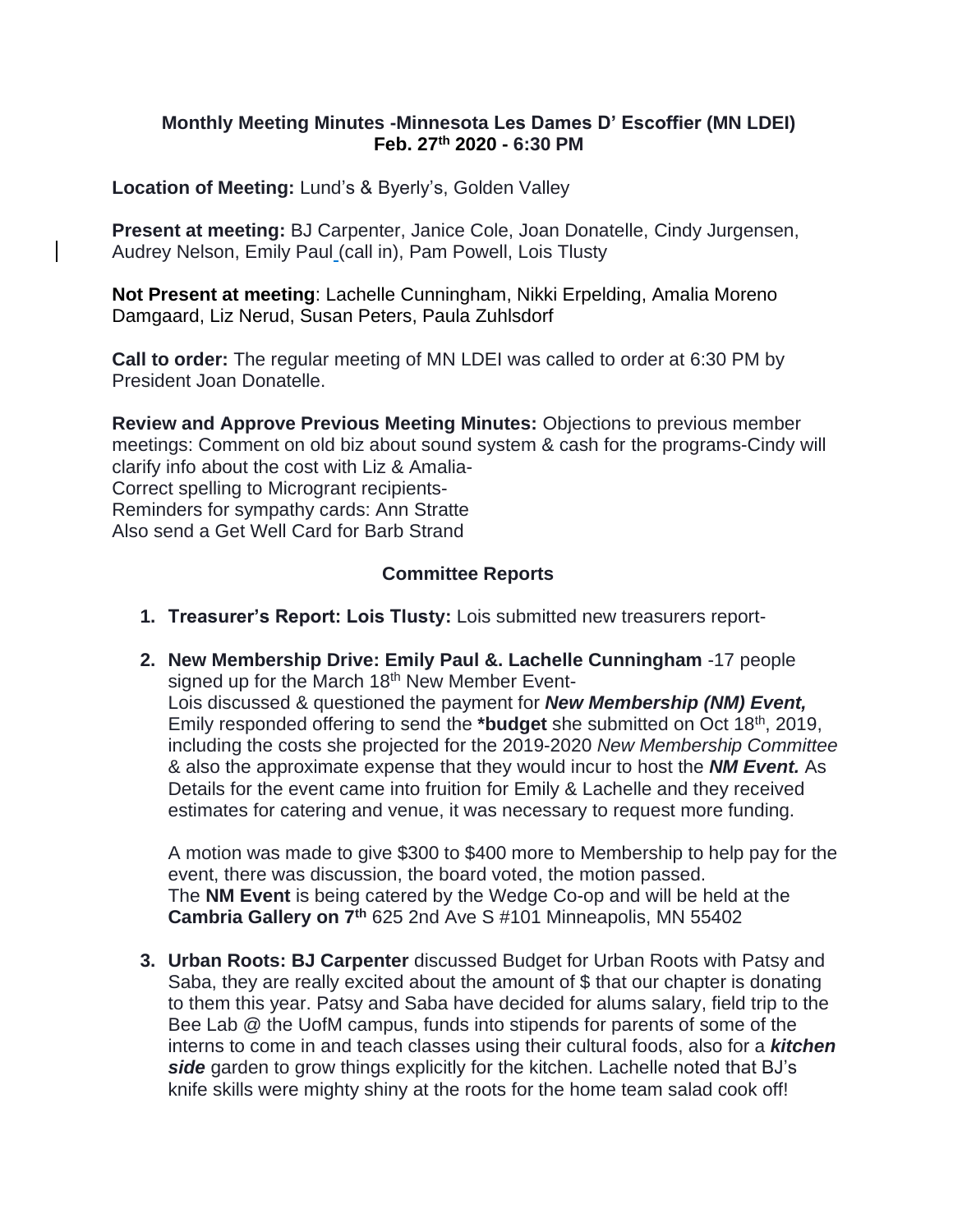Another event will be planned for a Summer Soiree/Meeting @ the Urban Roots Garden and integrate some local brewers and ciders for the event, and perhaps a picnic operetta in the garden with pizza! (remind BJ to let Nikki know about all of these events! Dates etc.) A table for Urban Roots is designated @ the Dame It! Event.

## **4. Scholarships:**

## **5. Events/Programs:**

- **6. Fundraiser: Janice Cole** lets us know that we have 14 chefs to date & hoping for a few more! Post cards being printed for marketing 2020 Dame It! Pam will bring to Dame It! Planning meeting on the 11<sup>th</sup> at Audrey's.
- **7. Microgrants: Audrey Nelson** we awarded 3 microgrants, Audrey will be sending out more requests…

#### **8. Newsletter:**

**9. Old Business:** Liz Nerud and Amalia Moreno-Damgaard requested additional funds in the budget in the amount of \$6000 to purchase a new microphone to improve the quality of our programs- Cindy will review with them.

#### **10. New Business:**

Discussion about reviewing our LDEI **procedures** for each LDEI task and to file under procedures in google docs.

Where are the By Laws being kept?

Where should the board meeting minutes be kept? and when should they be filed? Pam should file reviewed and approved board meeting minutes to google docs. Request that Tanya post minutes to the website.

President & Secretary will review board meeting minutes and email Board Meeting Minutes to board to review, the board will make corrections and send back individually with comments to secretary, secretary will correct notes and then bring to the next meeting to review.

 Lois Tlusty submitted procedure for new members comped fees: **Potential Member First Meeting Registration**

MN LDEI will pay for the first meeting (only) a potential member attends. You do not have to register the potential member on Eventbrite. To eliminate Eventbrite fees and the extra step of reimbursement with a MN LDEI check, please do the following: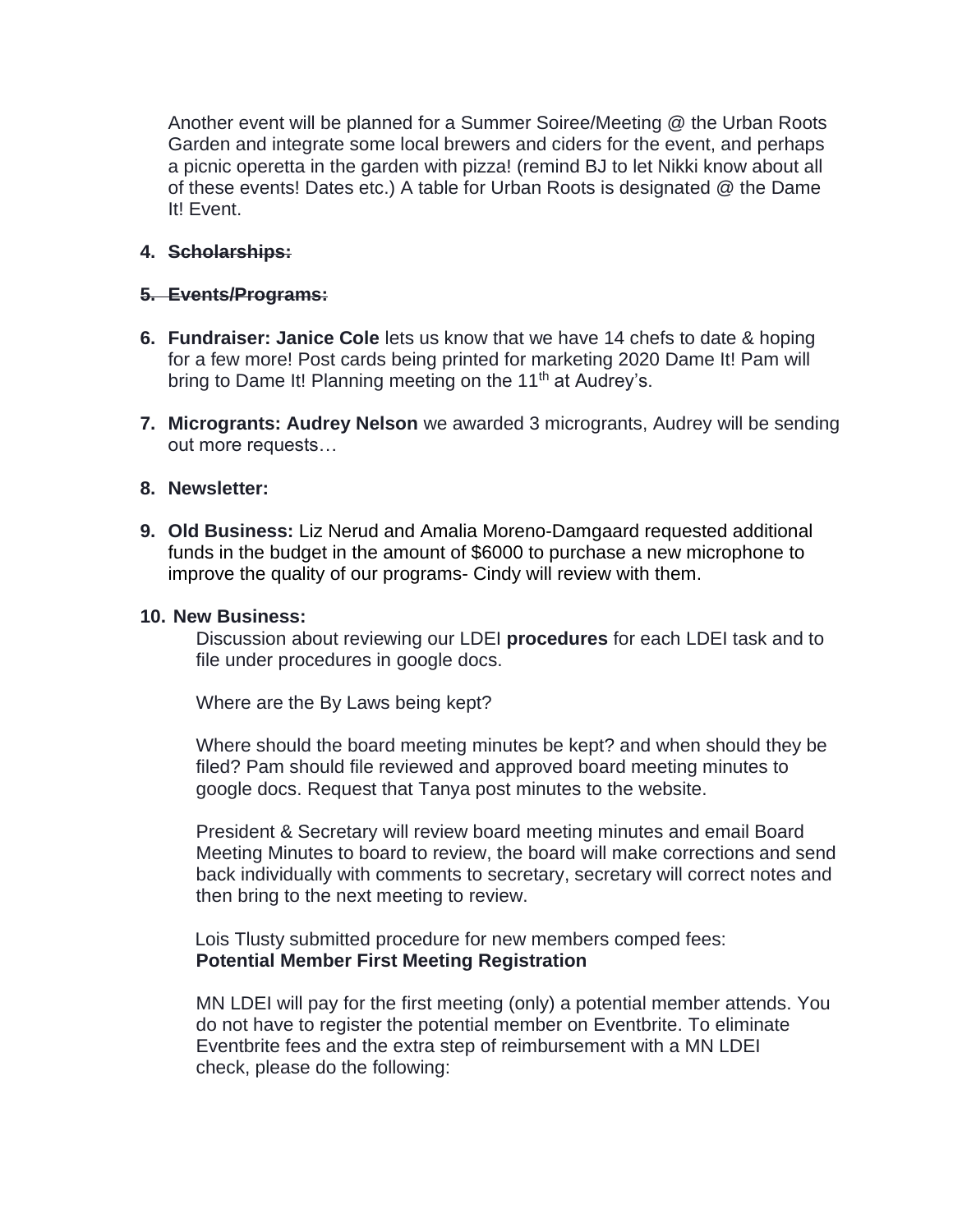- Email the MN LDEI Administrative Assistant (Tanya Hamilton at [mnlesdames@gmail.com\)](mailto:mnlesdames@gmail.com) and the MN LDEI Treasurer (Lois Tlusty at [lois.tlusty@msn.com\)](mailto:lois.tlusty@msn.com) with the name of the potential member, the month/program she will be attending and your name.
- The potential member's name will be added to the final meeting registration list with 'comped' indicated.
- The potential member's comped fee will be added to Membership on the budget.
- The potential member and the member's names will be added to the Potential Member First Meeting tracking list.

Next LDEI Board Meeting scheduled for April 2<sup>nd</sup> 2020/TBD

The meeting was adjourned at 8:30 PM by Joan Donatelle

LDEI Board Minutes Submitted by: Secretary, Pamela Powell

\*\*\*\*\*\*\*\*\*\*\*\*\*\*\*\*\*\*\*\*\*\*\*\*\*\*\*\*\*\*\*\*\*\*\*\*\*\*\*\*\*\*\*\*\*\*\*\*\*\*\*\*\*\*\*\*\*\*\*\*\*\*\*\*\*\*\*\*\*\*\*\*\*\*\*\*\*\*\*\*\*\*\*\*\*\*\*\*\*\*\*\*\*\*\*\*\*\*\*

**\*** Emily Paul & Lachelle Cunningham Submit Membership Committee Budget Proposal for 2019-2020 On Fri, Oct 18, 2019 at 10:45 AM Emily Paul <eipaul9@gmail.com> wrote: Just circling back here: was there any discussion or feedback on the budget below in Wed's meeting? Thanks and talk soon, Emily

On Wed, Oct 16, 2019 at 2:38 PM Emily Paul [<ejpaul9@gmail.com>](mailto:ejpaul9@gmail.com) wrote: Lachelle and I have not had a chance to connect on budget since we just two days ago received the actuals for 2018-2019. That said, I'd like to outline and propose the following:

\*Membership Committee Budget Proposal for 2019-2020

Membership Committee 2018-2019

\$558.66 YTD actual (new member welcome gifts, sympathy gestures, prospective new members' meeting program fees)

\$500.00 2018-19 Budget (+\$575\*\*Financial Aid line item that was not reflected on in the budget you sent around but was voted upon and approved by the board at the Feb (I believe) board meeting)

*\*\*Note: This number was proposed by the executive committee and approved by the board as an amount that was both supported by funds on hand at the time and was a "trial" for 3 full scholarships and/or a combination of 1-2 full scholarships (\$175), 1-2 partial scholarships (\$85) and/or payment plan of 3 installments of \$30/ea to cover chapter dues (\$90)*